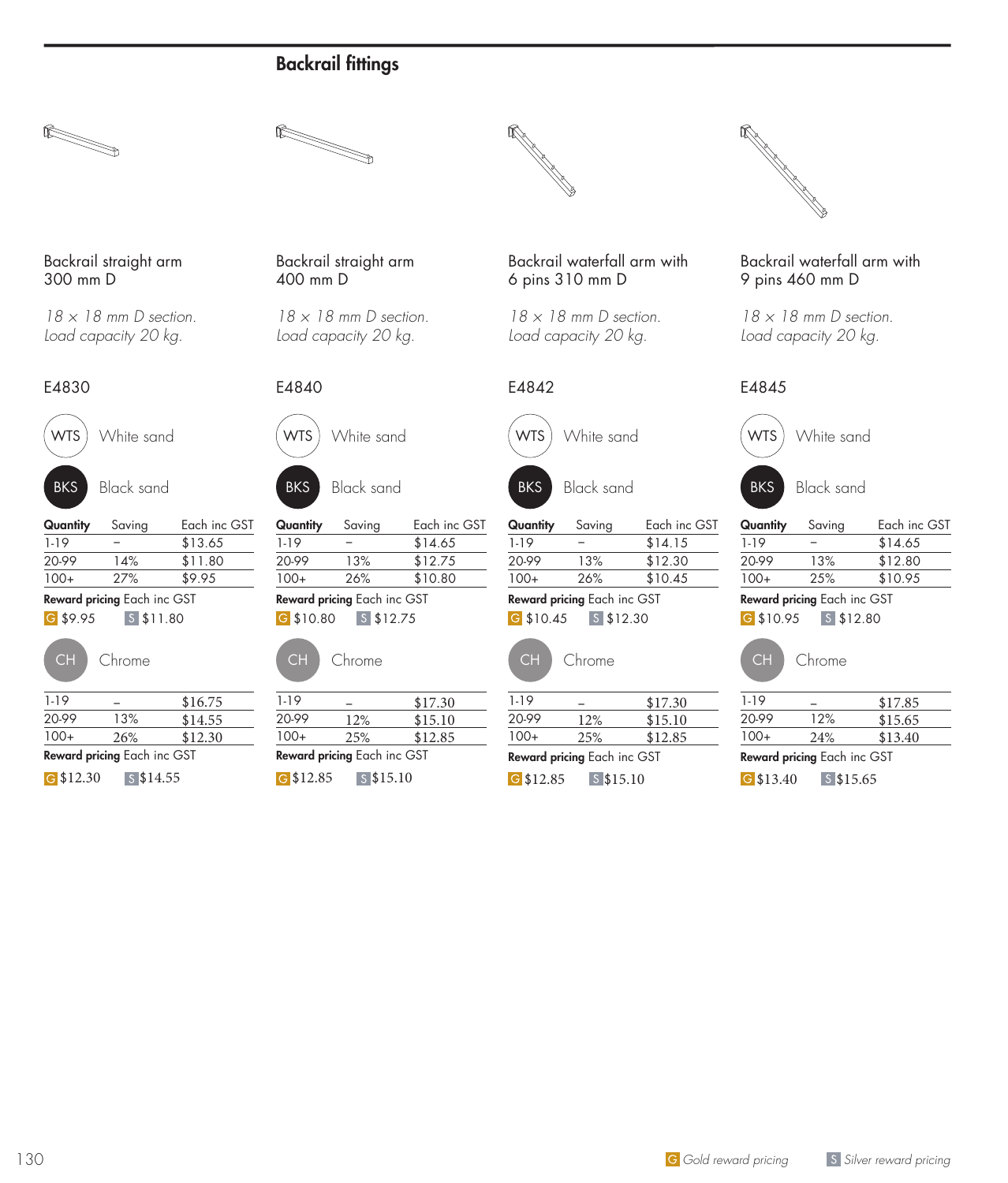

Backrail stepped arm 372 mm D

*18 × 18 mm D section. Load capacity 20 kg.*



WTS White sand

| Quantity | Saving                      | Each inc GST |
|----------|-----------------------------|--------------|
| 1-19     |                             | \$14.65      |
| 20-99    | 13%                         | \$12.80      |
| $100+$   | 2.5%                        | \$10.95      |
|          | Reward pricing Each inc GST |              |

G \$10.95 S \$12.80

| $1 - 19$    |                                    | \$17.30 |
|-------------|------------------------------------|---------|
| 20-99       | 12%                                | \$15.15 |
| $100+$      | 24%                                | \$13.00 |
|             | <b>Reward pricing Each inc GST</b> |         |
| $G$ \$13.00 | $S$ \$15.15                        |         |



Backrail angled arm with 5 hooks 405 mm D

*18 × 18 mm D section. Load capacity 20 kg.*







| Quantity | Saving | Each inc GST |
|----------|--------|--------------|
| 1-19     |        | \$14.65      |
| 20-99    | 13%    | \$12.80      |
| $100+$   | 2.5%   | \$10.95      |
|          |        |              |

|  | Chrome |
|--|--------|
|--|--------|

| $1-19$      |                                    | \$17.30 |
|-------------|------------------------------------|---------|
| 20-99       | 12%                                | \$15.15 |
| $100+$      | 24%                                | \$13.00 |
|             | <b>Reward pricing</b> Each inc GST |         |
| $G$ \$12.35 | $S$ \$14.40                        |         |

Backrail hat display 150 mm DIA



| Quantity | Saving                      | Each inc GST |
|----------|-----------------------------|--------------|
| 1.9      |                             | \$9.00       |
| 10-49    | 11%                         | \$8.00       |
| $50+$    | 23%                         | \$6.95       |
|          | Reward pricing Each inc GST |              |

| Chrom |
|-------|

| 1.9        |                             | \$11.95 |
|------------|-----------------------------|---------|
| 10-49      | 9%                          | \$10.80 |
| $50+$      | 19%                         | \$9.60  |
|            | Reward pricing Each inc GST |         |
| $G$ \$9.60 | $S$ \$10.80                 |         |



Backrail basket

*293 W × 200 H × 212 mm D. Load capacity 10 kg.*

| 4850       |                           |              | E4860      |                             |              | E4352      |                             |              | E4380       |                             |              |
|------------|---------------------------|--------------|------------|-----------------------------|--------------|------------|-----------------------------|--------------|-------------|-----------------------------|--------------|
| <b>NTS</b> | White sand                |              | <b>WTS</b> | White sand                  |              | <b>WTS</b> | White sand                  |              | <b>WTS</b>  | White sand                  |              |
| <b>BKS</b> | <b>Black sand</b>         |              | <b>BKS</b> | <b>Black sand</b>           |              | <b>BKS</b> | <b>Black sand</b>           |              | <b>BKS</b>  | <b>Black sand</b>           |              |
| Jantity    | Saving                    | Each inc GST | Quantity   | Saving                      | Each inc GST | Quantity   | Saving                      | Each inc GST | Quantity    | Saving                      | Each inc GST |
| 19         |                           | \$14.65      | $1 - 19$   |                             | \$14.65      | $1-9$      |                             | \$9.00       | $1-9$       |                             | \$44.95      |
| )-99       | 13%                       | \$12.80      | 20-99      | 13%                         | \$12.80      | 10-49      | 11%                         | \$8.00       | 10-49       | 9%                          | \$40.95      |
| -00        | 25%                       | \$10.95      | $100+$     | 25%                         | \$10.95      | $50+$      | 23%                         | \$6.95       | $50+$       | 19%                         | \$36.95      |
|            | ward pricing Each inc GST |              |            | Reward pricing Each inc GST |              |            | Reward pricing Each inc GST |              |             | Reward pricing Each inc GST |              |
| \$10.95    | $S$ \$12.80               |              | G \$10.95  | $S$ \$12.80                 |              | $G$ \$6.95 | $S$ \$8.00                  |              | G\$36.95    | \$40.95                     |              |
| <b>CH</b>  | Chrome                    |              | <b>CH</b>  | Chrome                      |              | <b>CH</b>  | Chrome                      |              | CH          | Chrome                      |              |
| 19         |                           | \$17.30      | $1 - 19$   |                             | \$17.30      | 1-9        |                             | \$11.95      | 1-9         |                             | \$54.95      |
| )-99       | 12%                       | \$15.15      | 20-99      | 12%                         | \$15.15      | 10-49      | 9%                          | \$10.80      | 10-49       | 9%                          | \$49.95      |
| $0+$       | 24%                       | \$13.00      | 100+       | 24%                         | \$13.00      | $50+$      | 19%                         | \$9.60       | 50+         | 20%                         | \$44.95      |
|            | ward pricing Each inc GST |              |            | Reward pricing Each inc GST |              |            | Reward pricing Each inc GST |              |             | Reward pricing Each inc GST |              |
| \$13.00    | $S$ \$15.15               |              | G \$12.35  | $S$ \$14.40                 |              | $G$ \$9.60 | $s$ \$10.80                 |              | $G$ \$44.95 | $S$ \$49.95                 |              |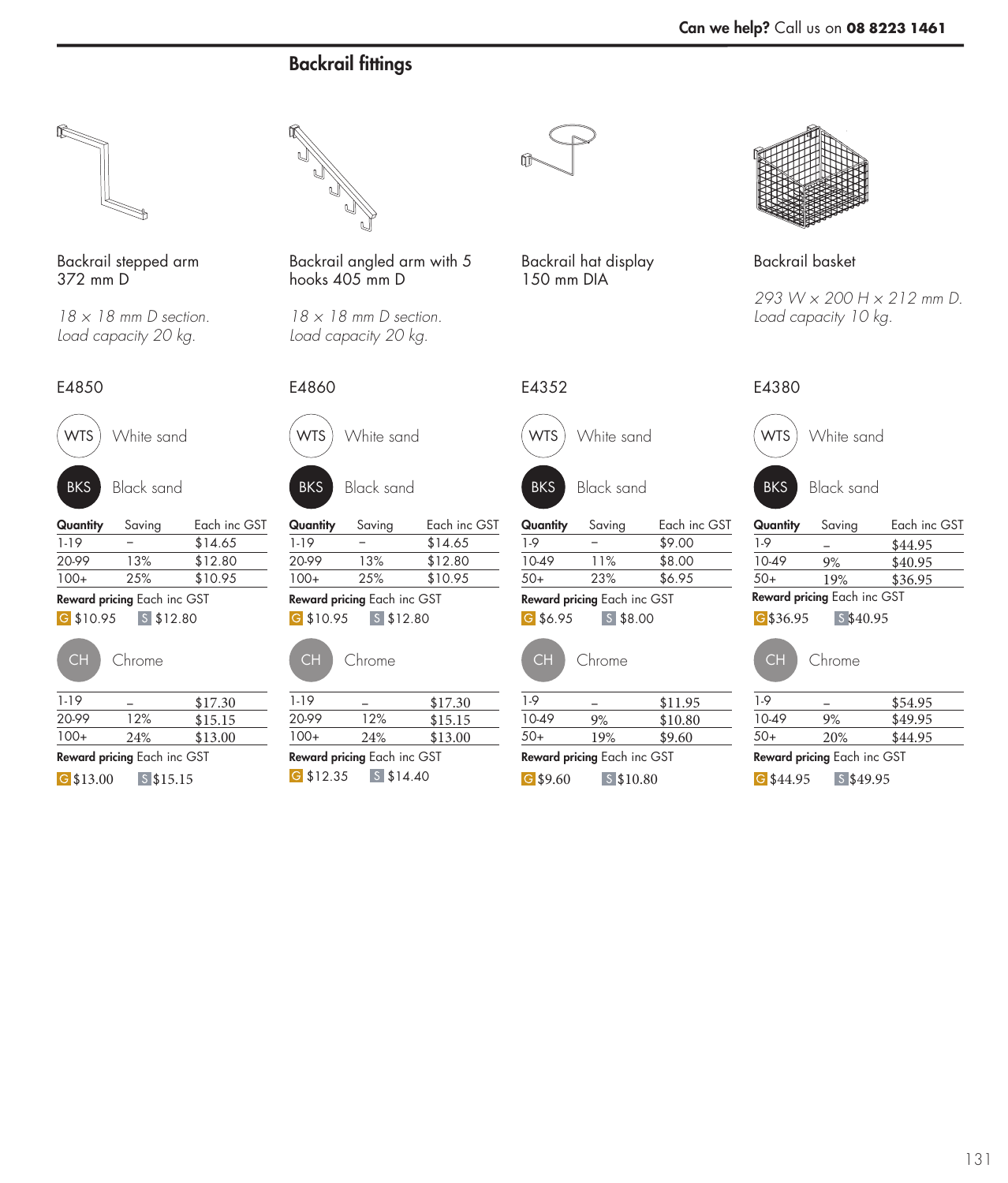$\mathbb{R}$ 

#### Backrail hook 100 mm D

 $\mathbb{R}_{\text{max}}% \begin{pmatrix} \omega_{11} & \omega_{12}\\ \omega_{21} & \omega_{22}\\ \omega_{22} & \omega_{22}% \end{pmatrix} \qquad \qquad \alpha_{11}^{(1)}\ldots\alpha_{18}^{(k)}\ldots\alpha_{18}^{(k)}$ 

*6 mm DIA wire. Load capacity 1.5 kg.*

## E4910



WTS White sand

BKS Black sand

| Quantity       |     | Saving Price inc GST Each inc GST |        |
|----------------|-----|-----------------------------------|--------|
| Each           | $-$ | \$1.35                            | \$1.35 |
| Box of 100 30% |     | \$94.00                           | \$0.94 |

#### Reward pricing Inc GST

**6** \$1, \$0.94 each or \$94.00 box



| Each           | <b>4155</b> | \$155       |  |
|----------------|-------------|-------------|--|
| Box of 100 30% | \$108.00    | $$1 \Omega$ |  |
|                |             |             |  |

Reward pricing Inc GST

G S \$1.08 each or \$108.00 box

Backrail hook 150 mm D

*6 mm DIA wire. Load capacity 1.5 kg.*

## E4915



WTS White sand



Quantity Saving Price inc GST Each inc GST Each − \$1.45 \$1.45 Box of 100 30% \$101.00 \$1.01

Reward pricing Inc GST G S \$1.01 each or \$101.00 box



| Each                          |  | \$1.65   | \$1.65 |  |  |
|-------------------------------|--|----------|--------|--|--|
| Box of 100 30%                |  | \$115.00 | \$1.15 |  |  |
| <b>Reward pricing Inc GST</b> |  |          |        |  |  |

**6** \$1.15 each or \$115.00 box

#### Backrail hook 200 mm D

 $\n *0*$ 

*6 mm DIA wire. Load capacity 1.5 kg.*

## E4920



| Quantity       |     | Saving Price inc GST Each inc GST |        |
|----------------|-----|-----------------------------------|--------|
| Each           | $-$ | \$1.55                            | \$1.55 |
| Box of 100 30% |     | \$108.00                          | \$1.08 |

#### Reward pricing Inc GST

**6** 5 \$1.08 each or \$108.00 box



| Each           | \$170    | \$1.70 |  |
|----------------|----------|--------|--|
| Box of 100 30% | \$119.00 | \$1.19 |  |
|                |          |        |  |

Reward pricing Inc GST

G S \$1.19 each or \$119.00 box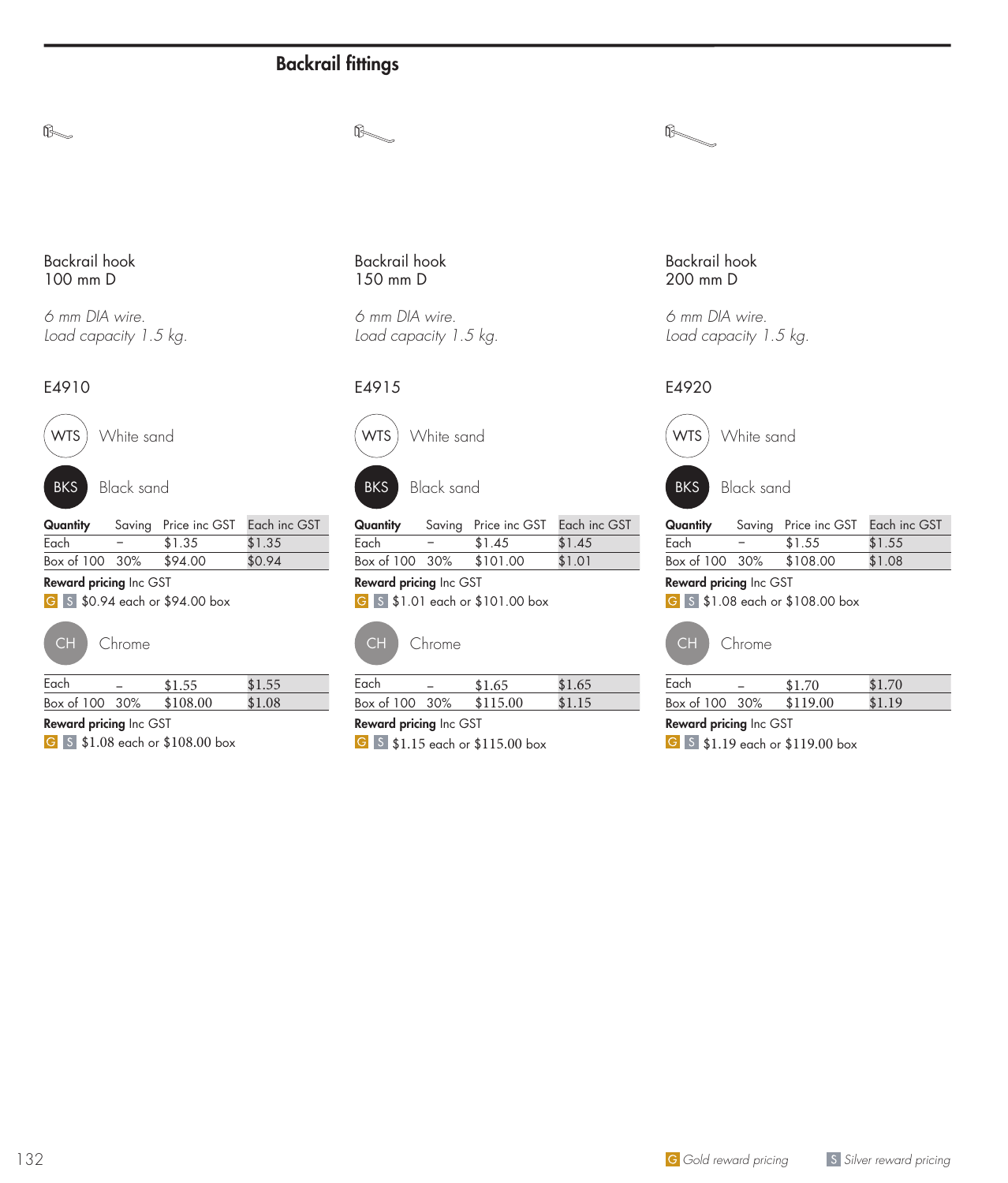$\mathbb{R}_{+}%$ 

### Backrail hook 250 mm D

 $\mathbb{R}$ 

*6 mm DIA wire. Load capacity 1.5 kg.*

## E4925



WTS White sand



BKS Black sand

| Quantity       |      | Saving Price inc GST Each inc GST |        |
|----------------|------|-----------------------------------|--------|
| Each           | $ -$ | \$1.65                            | \$1.65 |
| Box of 100 30% |      | \$115.00                          | \$1.15 |

#### Reward pricing Inc GST

G S \$1.15 each or \$115.00 box



| Each           | \$1.85   | \$1.85 |
|----------------|----------|--------|
| Box of 100 30% | \$129.00 | \$1.29 |

Reward pricing Inc GST

6 5 \$1.29 each or \$129.00 box

### Backrail hook 300 mm D

*6 mm DIA wire. Load capacity 1.5 kg.*

## E4930



WTS) White sand



BKS Black sand

| Quantity       |     | Saving Price inc GST Each inc GST |        |
|----------------|-----|-----------------------------------|--------|
| Each           | $-$ | \$1.75                            | \$1.75 |
| Box of 100 30% |     | \$122.00                          | \$1.22 |

### Reward pricing Inc GST

6 \$1.22 each or \$122.00 box



CH Chrome CH Chrome

| Each           | \$1.90   | \$190  |
|----------------|----------|--------|
| Box of 100 30% | \$133.00 | \$1.33 |
|                |          |        |

#### Reward pricing Inc GST

6 \$1.33 each or \$133.00 box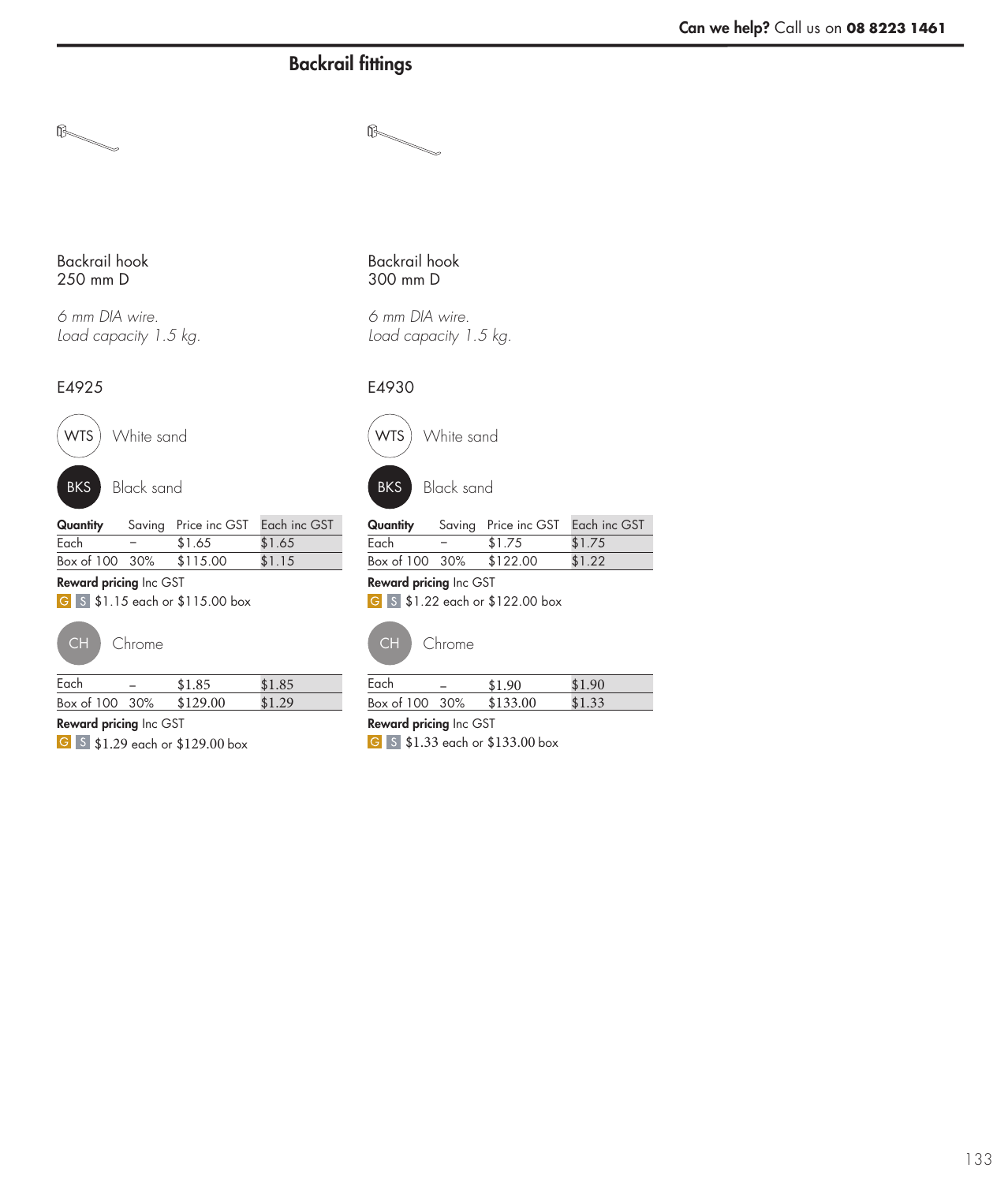

Backrail hook with ticket flipper 150 mm D

*5 mm DIA wire. For 80 × 26 mm ticket. Load capacity 1.5 kg*

#### E49215





BKS Black sand

| Quantity              |     | Saving Price inc GST Each inc GST |        |
|-----------------------|-----|-----------------------------------|--------|
| Each                  | $-$ | \$1.95                            | \$1.95 |
| Box of 50 30% \$68,00 |     |                                   | \$1.36 |

#### Reward pricing Inc GST

**6** 5 \$1.36 each or \$68.00 box



| Each      |     | \$2.30  | \$2,30 |
|-----------|-----|---------|--------|
| Box of 50 | 30% | \$80.50 | \$1.61 |

Reward pricing Inc GST

**6** \$1.61 each or \$80.50 box



### Backrail hook with ticket flipper 225 mm D

*5 mm DIA wire. For 80 × 26 mm ticket. Load capacity 1.5 kg.*

## E49220





| Quantity      |      | Saving Price inc GST Each inc GST |        |
|---------------|------|-----------------------------------|--------|
| Each          | $ -$ | \$2.15                            | \$2.15 |
| Box of 50 30% |      | \$75.00                           | \$1.50 |

Reward pricing Inc GST **6** \$1.50 each or \$75.00 box



| Chrome |
|--------|
|        |

| Each                          |  | \$2.40  | \$2.40 |  |
|-------------------------------|--|---------|--------|--|
| Box of 50 30%                 |  | \$84.00 | \$1.68 |  |
| <b>Reward pricing Inc GST</b> |  |         |        |  |

**6** 5 \$1.68 each or \$84.00 box



Backrail hook with ticket flipper 300 mm D

*5 mm DIA wire. For 80 × 26 mm ticket. Load capacity 1.5 kg.*

## E49230



|  | <b>Quantity</b> Saving Price inc GST Each inc GST |  |
|--|---------------------------------------------------|--|

|                       | <b>Godinity Caving Trice include Each include</b> |        |
|-----------------------|---------------------------------------------------|--------|
| Each                  | \$2.20                                            | \$2.20 |
| Box of $50\quad 30\%$ | \$77.00                                           | \$1.54 |

#### Reward pricing Inc GST

**6** \$1.54 each or \$77.00 box



| Each      |     | 42.50   | 42.50 |  |
|-----------|-----|---------|-------|--|
| Box of 50 | 30% | \$85.00 |       |  |

## Reward pricing Inc GST

**6** \$1.75 each or \$85.00 box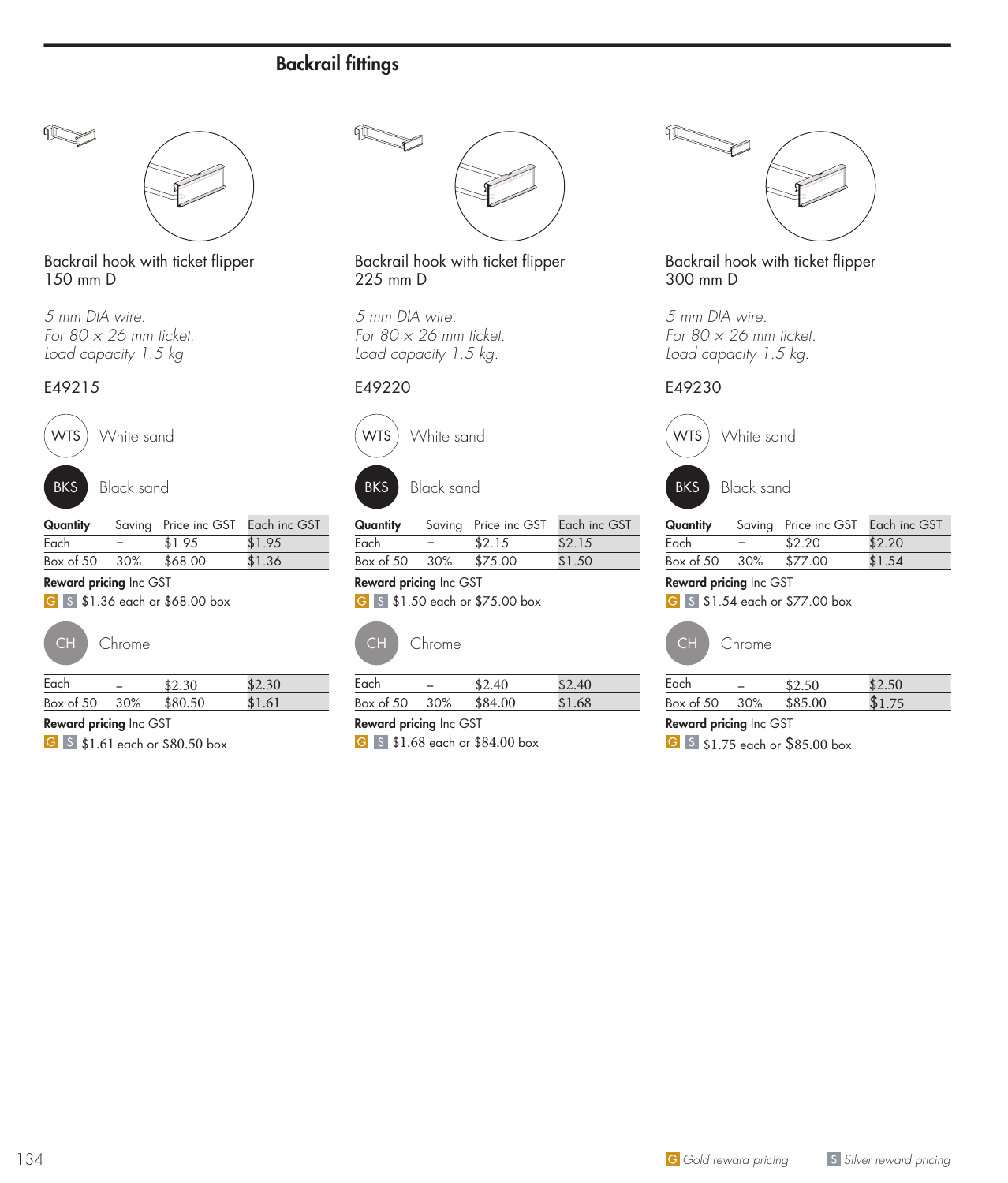$\begin{picture}(20,20) \put(0,0){\vector(1,0){10}} \put(15,0){\vector(1,0){10}} \put(15,0){\vector(1,0){10}} \put(15,0){\vector(1,0){10}} \put(15,0){\vector(1,0){10}} \put(15,0){\vector(1,0){10}} \put(15,0){\vector(1,0){10}} \put(15,0){\vector(1,0){10}} \put(15,0){\vector(1,0){10}} \put(15,0){\vector(1,0){10}} \put(15,0){\vector(1,0){10}} \put(15,0){\vector(1$ 



Backrail loop hook 120 mm D

*5 mm DIA wire. Load capacity 1.5 kg.*

## E49115

 $\mathbb{R}$ 



BKS Black sand

|                       |      | <b>Quantity</b> Saving Price inc GST Each inc GST |        |
|-----------------------|------|---------------------------------------------------|--------|
| Each                  | $ -$ | \$1.55                                            | \$1.55 |
| Box of 50 30% \$54.00 |      |                                                   | \$1.08 |

#### Reward pricing Inc GST

G S \$1.08 each or \$54.00 box



| Each          |                | \$1.85  | \$1.85 |  |
|---------------|----------------|---------|--------|--|
| Box of 50 30% |                | \$64.50 | \$1.29 |  |
| -             | $\blacksquare$ |         |        |  |

Reward pricing Inc GST

**6** 5 \$1.29 each or \$64.50 box



Backrail loop hook 195 mm D

*5 mm DIA wire. Load capacity 1.5 kg.*

## E49120



WTS White sand



BKS Black sand

| Quantity              |     | Saving Price inc GST Each inc GST |        |
|-----------------------|-----|-----------------------------------|--------|
| Each                  | $-$ | \$1.75                            | \$1.75 |
| Box of $50\quad 30\%$ |     | \$61.00                           | \$1.22 |

Reward pricing Inc GST G S \$1.22 each or \$61.00 box



| Box of 50 30% | \$71.50 | \$1.43 |  |
|---------------|---------|--------|--|
| Each          | \$2.05  | \$2.05 |  |
|               |         |        |  |

Reward pricing Inc GST

G 5 \$1.43 each or \$71.50 box



Backrail loop hook 270 mm D

*5 mm DIA wire. Load capacity 1.5 kg.*

## E49130



| Quantity      |     | Saving Price inc GST Each inc GST |        |
|---------------|-----|-----------------------------------|--------|
| Each          | $-$ | \$1.95                            | \$1.95 |
| Box of 50 30% |     | \$68.00                           | \$1.36 |

#### Reward pricing Inc GST

**6** \$1.36 each or \$68.00 box



| Each      |        | \$2.25  | よつ つら |  |
|-----------|--------|---------|-------|--|
| Box of 50 | $30\%$ | \$78.50 | \$157 |  |
|           |        |         |       |  |

## Reward pricing Inc GST

6 5 \$1.57 each or \$78.50 box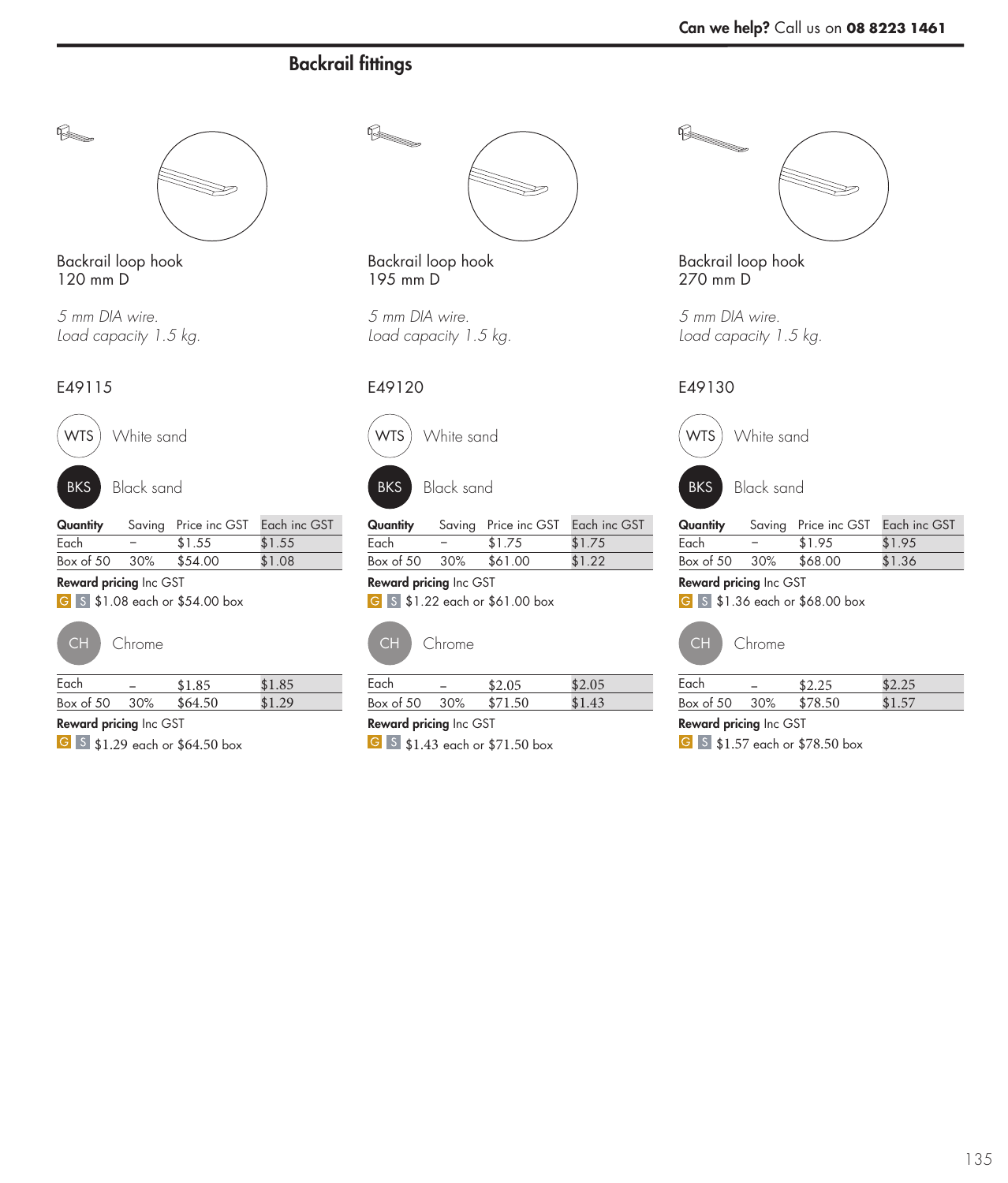

Backrail loop hook with ticket flipper 150 mm D

*5 mm DIA wire. For 80 × 26 mm ticket. Load capacity 1.5 kg.*

#### E49315





BKS Black sand

| Quantity      |      | Saving Price inc GST Each inc GST |        |
|---------------|------|-----------------------------------|--------|
| Each          | $ -$ | \$2.05                            | \$2.05 |
| Box of 50 30% |      | \$71.50                           | \$1.43 |

#### Reward pricing Inc GST

**6** 5 \$1.43 each or \$71.50 box



| Each      |     | \$2.40  | \$2.40 |
|-----------|-----|---------|--------|
| Box of 50 | 30% | \$84.00 | \$1.68 |

Reward pricing Inc GST

**6** \$1.68 each or \$84.00 box



### Backrail loop hook with ticket flipper 225 mm D

*5 mm DIA wire. For 80 × 26 mm ticket. Load capacity 1.5 kg.*

## E49320





| Quantity      |      | Saving Price inc GST Each inc GST |        |
|---------------|------|-----------------------------------|--------|
| Each          | $ -$ | \$2.20                            | \$2.20 |
| Box of 50 30% |      | \$77.00                           | \$1.54 |

Reward pricing Inc GST **6 S** \$1.54 each or \$77.00 box



| Chrome |
|--------|
|        |

| Each          |                   | \$2.55  | \$2.55 |  |
|---------------|-------------------|---------|--------|--|
| Box of 50 30% |                   | \$89.00 | \$1.78 |  |
| n.            | $\cdots$ $\cdots$ |         |        |  |

Reward pricing Inc GST

G 5 \$1.78 each or \$89.00 box



Backrail loop hook with ticket flipper 300 mm D

*5 mm DIA wire. For 80 × 26 mm ticket. Load capacity 1.5 kg.*

## E49330



| Quantity      | Saving Price inc GST Each inc GST |        |
|---------------|-----------------------------------|--------|
| Each          | \$2.55                            | \$2.55 |
| Box of 50 30% | \$89.00                           | \$1.78 |

#### Reward pricing Inc GST

**6** \$1.78 each or \$89.00 box



| Each          | \$2.90   | \$2.90 |
|---------------|----------|--------|
| Box of 50 30% | \$101.50 | \$2.03 |
| -             |          |        |

Reward pricing Inc GST

6 5 \$2.03 each or \$101.50 box